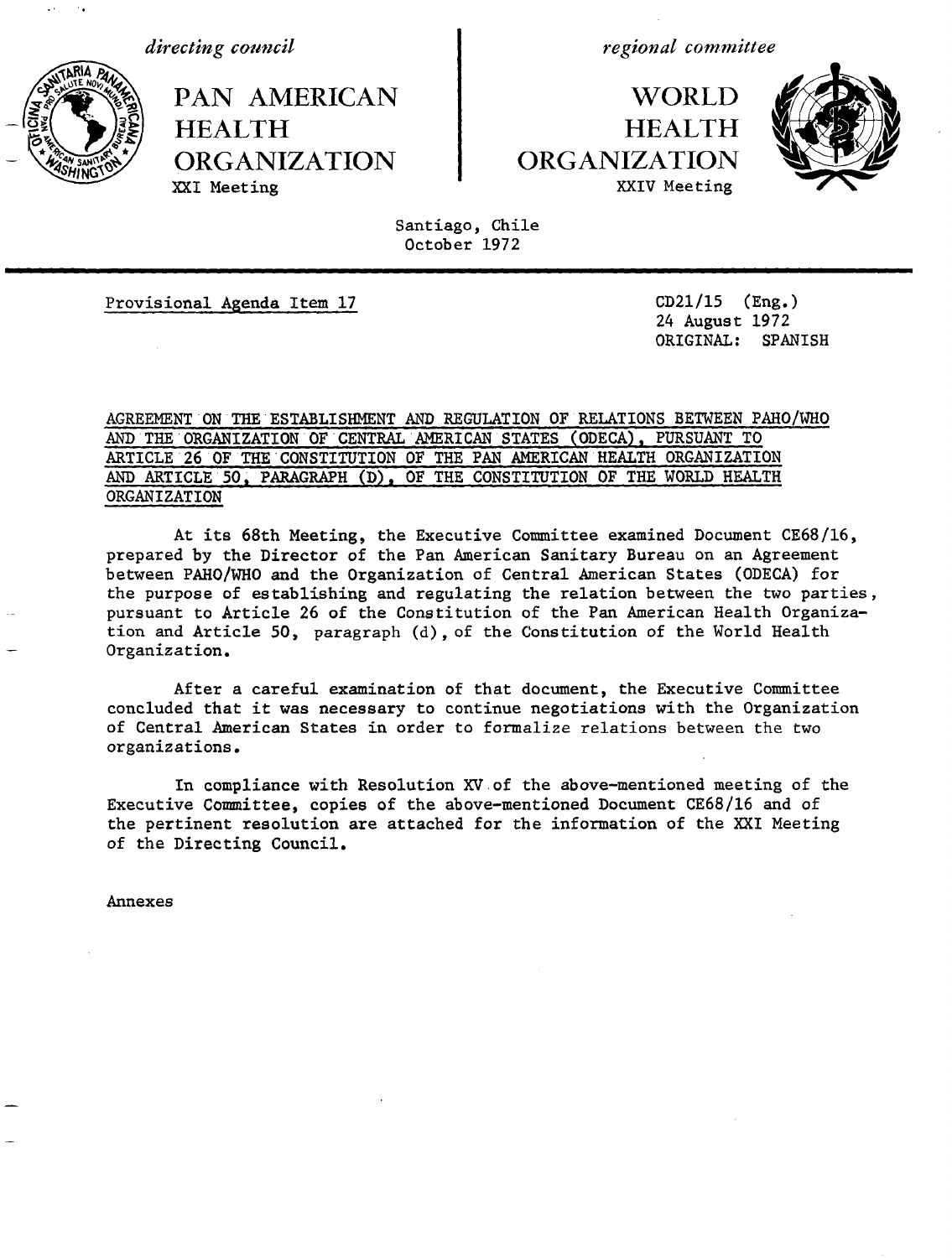

**THE REGIONAL** 

**WORKING PARTICLE** 

WORLD HEALTH ORGANIZATION



68th Meeting **I** 68th Meeting

**RESOLUTION xv**

AGREEMENT BETWEEN PAHO/WHO AND THE ORGANIZATION OF CENTRAL AMERICAN STATES (ODECA)

THE EXECUTIVE COMMITTEE,

Having examined Document CE68/16 prepared by the Director of the Pan American Sanitary Bureau on an agreement between PAHO/WHO and the Organization of Central American States,

# RESOLVES:

1. To authorize the Director of the Pan American Sanitary Bureau to continue negotiations with the Organization of Central American States in order to formalize relations between the two organizations.

2. To request the Director to report to the XXI Meeting of the Directing Council on the matter.

> (Approved at the fifteenth plenary session, 13 July 1972)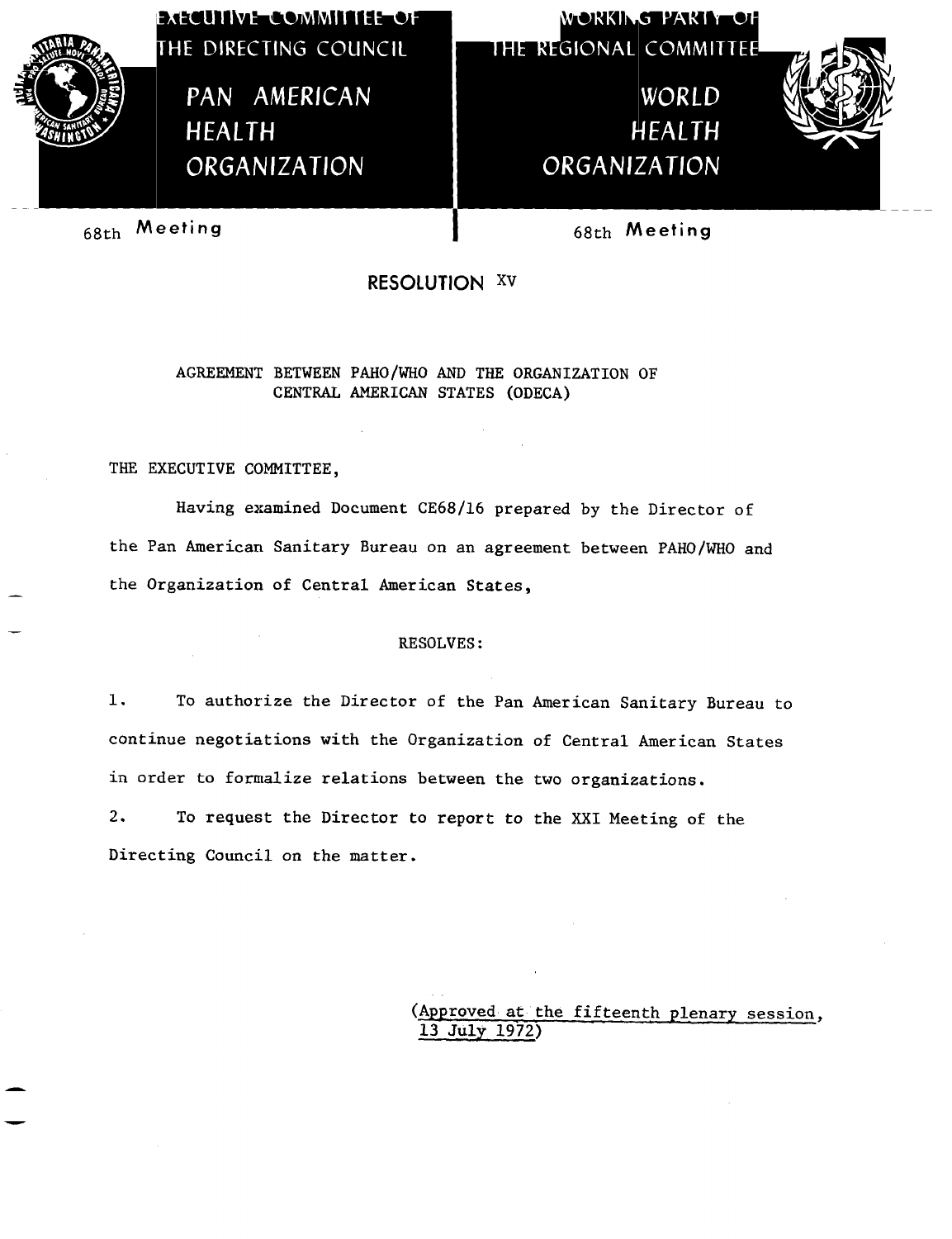*executive committee of the directing council*

> PAN AMERICAN HEALTH ORGANIZATION

*working party of*  $\frac{\text{CD21/15}}{\text{ANNEX}}$  II<br>*the regional committee* 

**WORLD** HEALTH ORGANIZATION



68th Meeting Washington, D. C. July 1972

.~~~ m

Provisional Agenda Item 22 CE68/16 (Eng.)

28 June 1972 ORIGINAL: SPANISH

AGREEMENT ON THE ESTABLISHMENT AND REGULATION OF RELATIONS BETWEEN PAHO/WHO AND THE ORGANIZATION OF CENTRAL AMERICAN STATES (ODECA), PURSUANT TO ARTICLE 26 OF THE CONSTITUTION OF THE PAN AMERICAN HEALTH ORGANIZATION AND ARTICLE 50. PARAGRAPH (d), OF THE CONSTITUTION OF THE WORLD HEALTH **ORGANIZATION** 

(Item proposed by the Governments of Costa Rica, El Salvador and Guatemala)

In response to a formal request of the Organization of Central American States (ODECA) and of the Ministers of Health of Costa Rica, El Salvador and Guatemala, the Director of the Pan American Sanitary Bureau, in consultation with the World Health Organization, has prepared the attached draft agreement between the Pan American Health Organization and the Organization of Central American States. Its purpose is to regularize the relations between the two organizations and to establish the basis for collaboration.

Pursuant to Article 70 of the WHO Constitution and to Article 26 of the PAHO Constitution, the Director is pleased to submit to the Executive Committee for consideration the draft agreement between the Organization of Central American States and the Pan American Health Organization.

Annex

 $\zeta$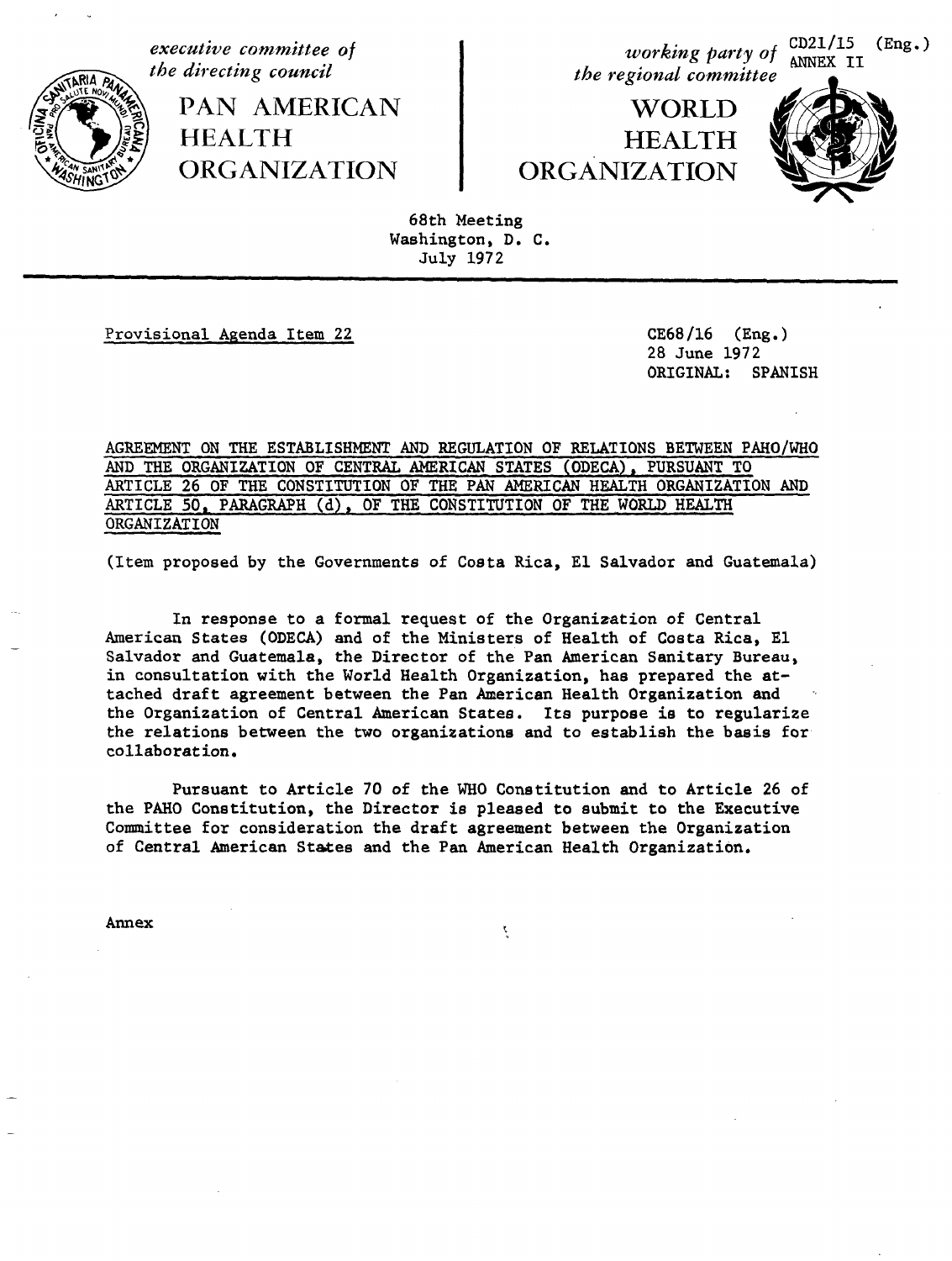AGREEMENT

The Pan American Health Organization, hereinafter called PAHO and

The Organization of Central American States, hereinafter called ODECA.

### WHEREAS:

The purposes of the two Organizations are the promotion and the protection of health and the promotion of the improvement of the physical and social environment of the population of the countries of the Western Hemisphere and of the Central American area, respectively,

PAHO, in accordance with the provisions of Article 26 of its Constitution, on the one hand, and pursuant to Articles 54, 50 (d), and 70 of the Constitution of the World Health Organization and the agreement signed by the two Organizations on 24 May 1949 on the other, may make suitable arrangements for consultation and cooperation with other organizations interested in or concerned with public health,

ODECA has various specialized Councils whose functions are directly or indirectly related to the health of the population and their activities coincide with those of PAHO,

The two Organizations believe that better results would be obtained in the Central American area as a result of close collaboration and appropriate coordination of their activities,

AGREE as follows:

# ARTICLE I

To cooperate in matters pertaining to the functions of the two Organizations relating to health and the socioeconomic development of the Central American countries.

### ARTICLE II

To invite, on a reciprocal basis, representatives to serve as observers at conferences or meetings held by each Organization, in accordance with the provisions in force and such resolutions as each Organization may adopt, bearing in mind the subject matter and nature of the meeting.